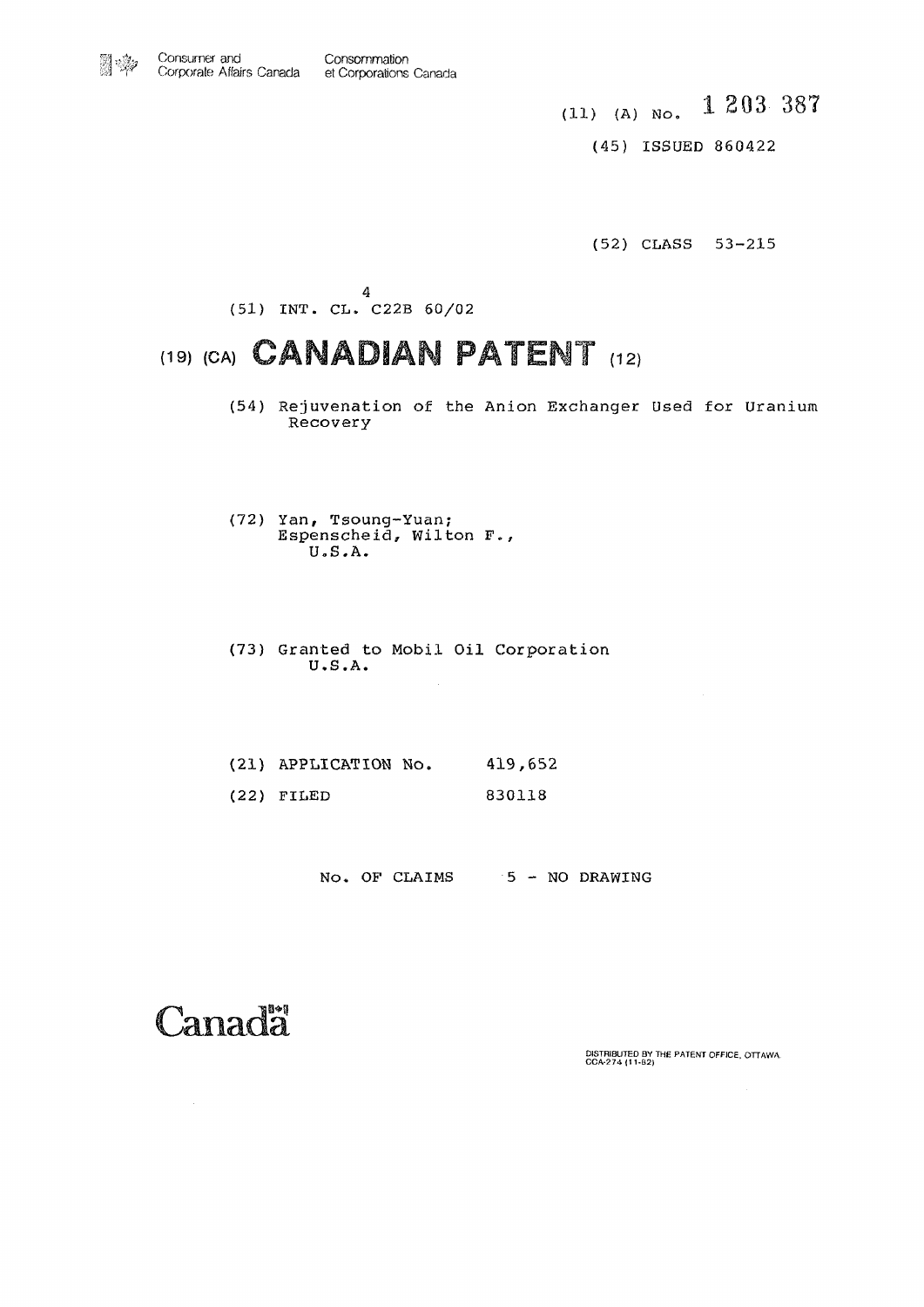#### REJUVENATION OF THE ANION EXCHANGER USED FOR URANIUM RECOVERY

#### **ABSTRACT**

emili (f. 1911)<br>1906 - John Bartholm, fransk konger<br>1910 - Johann Bartholm, fransk konger

A process is described for restoring and maintaining the total ion exchange capacity of the resin used for uranium recovery in in situ uranium leaching. The used resin of lowered exchange capacity is treated with a solution containing  $\text{Na}_2\text{CO}_3$  or  $\text{NaHCO}_3$ , or admixtures thereof. The process preferably is used in conjunction with acid elution of the uranium from the resin.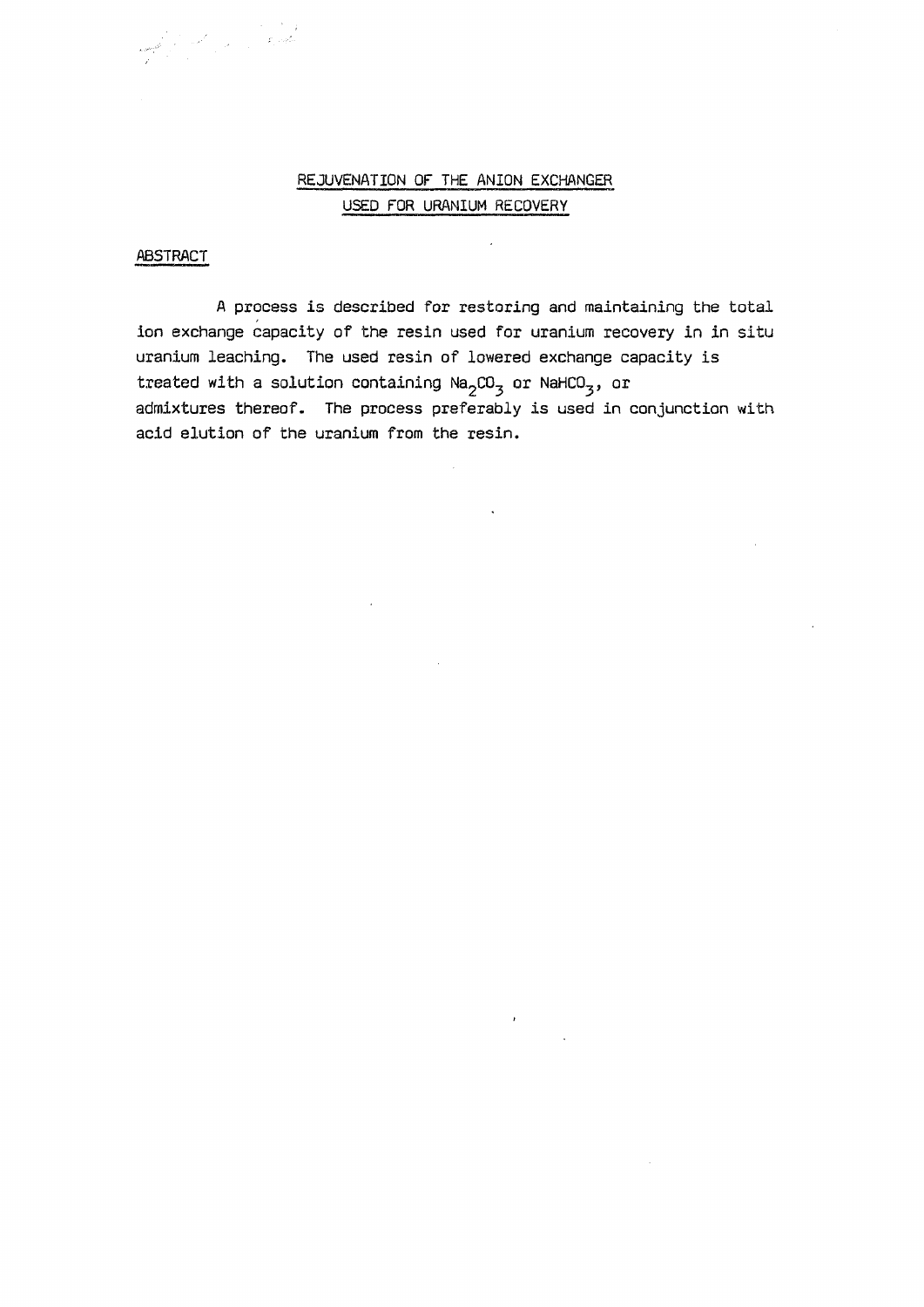#### **1203387**

#### **REJUVENATION OF THE ANION EXCHANGER USED FOR URANIUM RECOVERY**

**This invention relates generally to the recovery of mineral values, in particular uranium, from leachates produced during leaching operations in subterranean formations. More specifically, this invention provides processes for rejuvenating anion exchange resins which are used to concentrate the uranium from the leachate and which become at least partially spent during continuous or repetitive use.** 

**In situ leaching operations for recovering uranium from formations involve oxidizing the insoluble tetravalent uranium to its hexavalent form and solubilizing it. For example, C02/02 leaching solutions, which are often used for in situ leaching operations, result in oxidation** 

 $\begin{bmatrix} 1 & 0 & 0 \\ 0 & 0 & 0 \end{bmatrix}$  +  $\begin{bmatrix} 1 & 0 & 0 \\ 0 & 1 & 0 \end{bmatrix}$  + 2 OH

**and in formation of a soluble uranyl carbonate complex,** 

 $\cup$ <sup>0</sup>2 +3  $\cup$ 0<sub>3</sub> =  $\longrightarrow$  $\cup$ 0<sub>2</sub> $(\cup$ 0<sub>3</sub> $)$ <sub>3</sub>  $\longrightarrow$ <sup>4</sup>**.** 

**Practically, one embodiment of the C02/02 leaching solution involves injecting a solution of C02 and 02 through at least one injecton well into the subterranean formation, allowing leaching to occur, and then pumping the leachate pregnant in uranium in the form of a soluble uranyl complex from the formation through a production well.** 

**The leachate contains other mineral values in addition to the uranium. Ion exchange techniques are now commercially used to recover, concentrate, and selectively isolate uranium. Such ion exchange techniques depend on the existence of anionic complexes of uranium in solution which, under proper conditions, are selectively adsorbed from a leachate by suitable synthetic resins. As suggested above, the complex anion of uranium, produced during C09/09** 

 $\frac{1}{2}$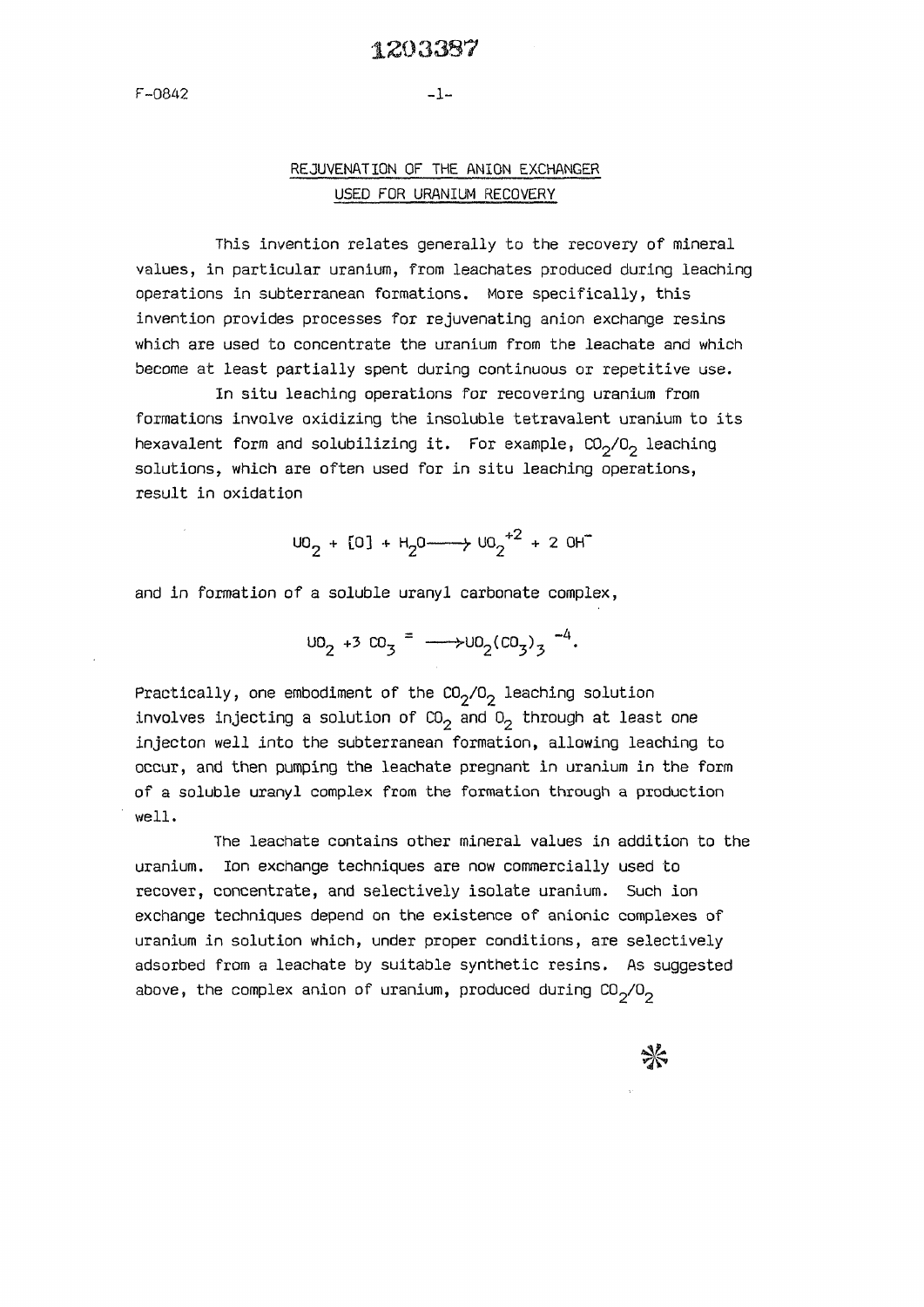#### **1203337**

**F-0842** 

**leaching, is the tetravalent uranyl tricarbonate anion,**   $[U_0(C_0^2)^3]^{-4}$ , which predominates although a divalent ion,  $\left[\begin{smallmatrix}U&0\end{smallmatrix}\right],\begin{smallmatrix}C&0\end{smallmatrix}\right],\begin{smallmatrix}2&\text{H}_{2}\end{smallmatrix}$  may exist at low carbonate **concentrations. Generally, the adsorption of the tetravalent uranyl tricarbonate anion, by ion exchange, is accomplished by use of strong base anionic exchange resins. The strong base anionic exchange resins contain quaternary ammonium functional groups as the active anion constituent. Some are made by the chlorornethylation of polystyrene and subsequent treatment with a tertiary amine. Pyridinum groups may be substituted in part for the amine groups in some resins developed specifically for uranium recovery. The strong base anionic resins are highly ionized, usable over a wide pH range, stable in the absence of strong reducing or oxidizing agents, insoluble in most of the common solvents and will withstand temperatures up to about 60°C.** 

**Notwithstanding the aforementioned properties of those resins, the performance of strong base anionic exchange resin deteriorates during usage, due to the repeated conditions of loading (adsorption), elution and poisoning. Performance deterioration of the resin is manifested by a decrease in loading capacity and early uranium "leakage." Performance deterioration may be irreversible if due to complete and actual removal of at least some of the active ion grops, but reversible if due to constructive removal of those active ion groups which form strong physical or chemical bonds with poisons and fouling agents.** 

**The present invention is directed to improving the performance of strong base anionic exchange resins used in uranium recovery and which exhibit an undesirable decrease in loading capacity (early uranium leakage) and in total exchange capacity. Total exchange capacity of a resin is usually expressed as either milliequivalents per gram of anhydrous resin or per milliliter of water-swollen resin. Dowex 21K (trademark of Dow Chemical), a typical resin used in uranium recovery has a dry capacity of 4.5 milliequivalents per gram and a wet capacity of 1.25 milliequivalents per milliliter. Deterioration in performance, referred to above, involves a decrease in this total capacity of the resin.** 

 $-2 -$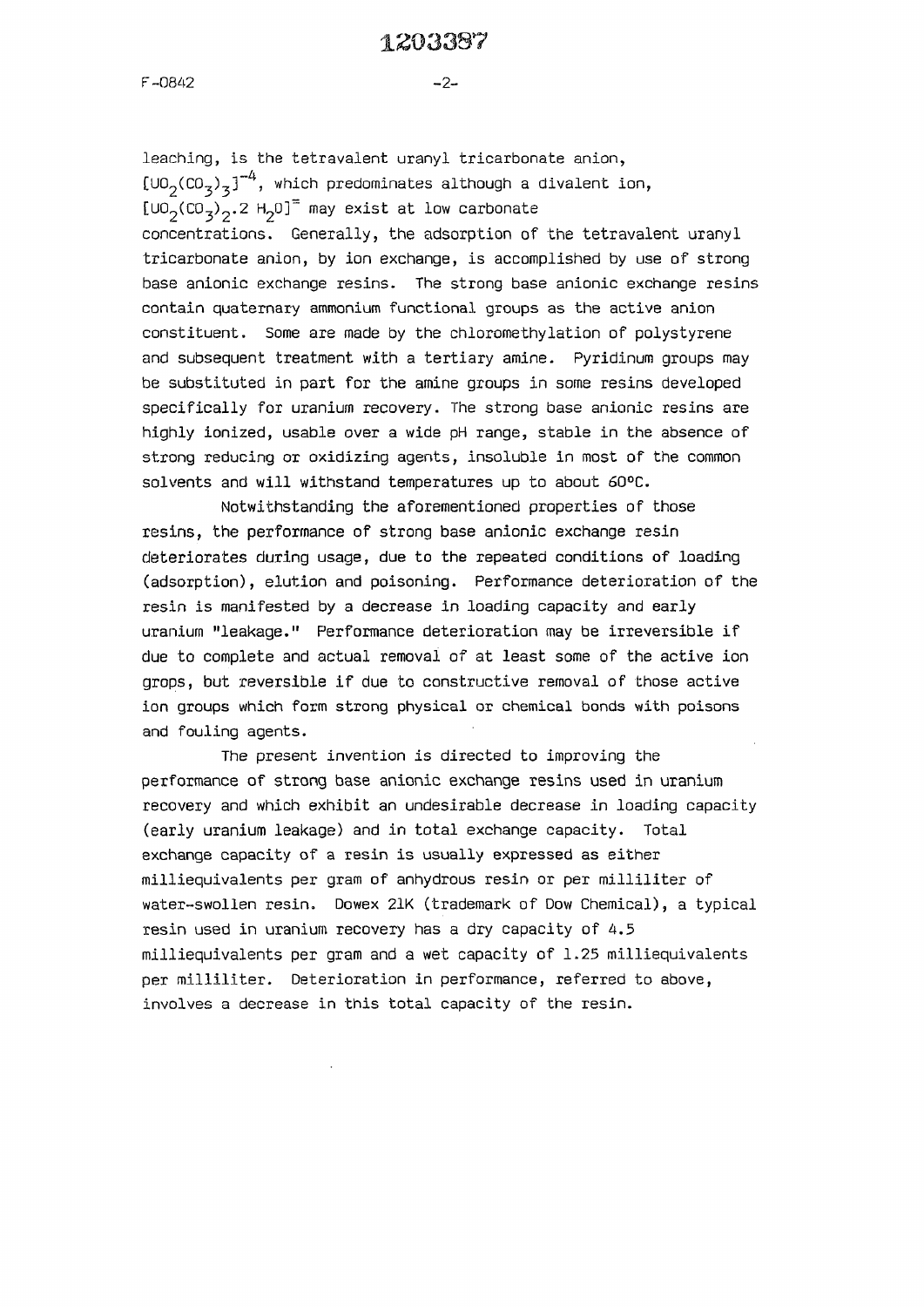**-3~** 

**F-0842** 

**The invention comprises treating a strong base anionic exchange resin exhibiting performance deterioration to remove physically adsorbed and occluded fouling agents and to remove poisons which may be chemically bound to active ion groups on the resin. The process of the invention involves treating the resin, after the uranium ion exchange stage, with an alkaline carbonate solution. Preferably, the process involves treating the resin with an acid eluant prior to treating the resin with the alkaline carbonate solution. It is believed that after resin has been used to recover**  uranium from a  $CO<sub>2</sub>/O<sub>2</sub>$  leachate, the acid treatment dissolves **insoluble fouling agents which are physically occluded or adsorbed by the resin and that the weak base treatment augments that result and probably removes poisons which are pysically or chemically bound to the resin.** 

**In a preferred embodiment of the invention, the acid treatment of the strong base anion exchange, hereinafter referred to as "acid elution," precedes the weak base treatment of the resin. By**  way of illustration, it is this embodiment which will be discussed **below. In this embodiment, the strong base anionic change may be loaded with uranium as at the end of the loading cycle.** 

**In the preferred embodiment, the first stage of the invention process is an acid elution of the resin. In the acid elution, sufficient acid is passed over the resin to dissolve uranium in the form of uranyl carbonate anion complexes, CaCO^ (calcite, which is removed from the subterranean formation and dissolved in the leachate during the leaching operation) and other foreign matter which is, or becomes, soluble in acid. Preferably, the acid eluant is HC1 (and NaCl) so as to keep the resin free from calcite plugging. In one test the eluant contained** *6* **g/1 NaCl and 1.0 N HC1. The acid elution restores the loading characteristics of the resin or, in other words, decreases uranium leakage. Such regeneration, it is believed, is due to dissolution of calcite and other foreign matter, resulting in improved diffusivity.**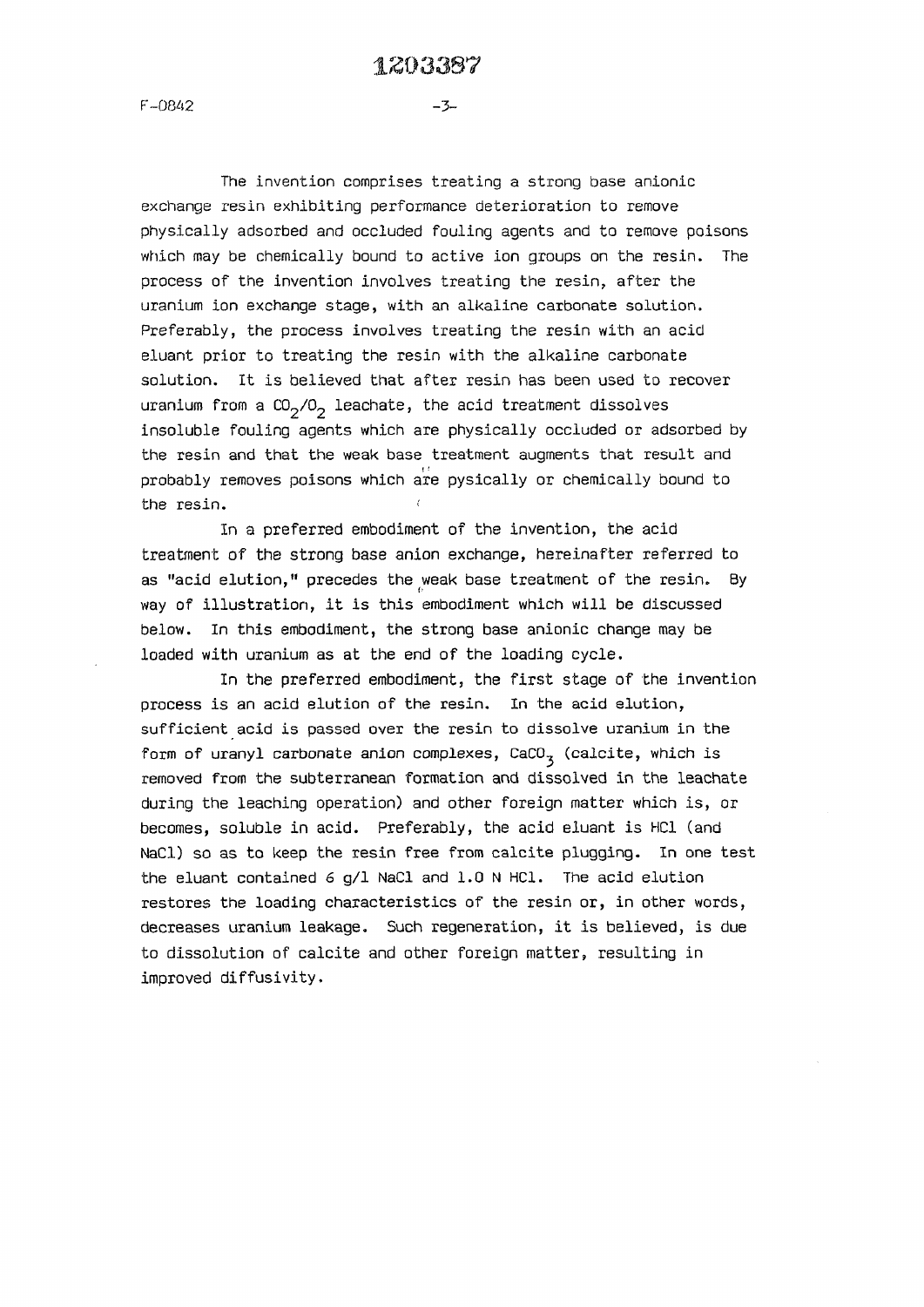**F-0842 -4-**

**Prior to this invention, it was suggested by others to elute**  with an alkaline carbonate solution of NaCl 60 g/l, NaHCO<sub>3</sub> 5 g/l and **NagCO-j 5 g/1. However, as shown hereinafter use of an eluant of NaCl and HC1 provides superior results.** 

**After acid elution, the eluted resin is treated by contact with an alkaline carbonate solution for a period of time sufficient to substantially restore the resin to its original total ion exchange capacity. Change in, and thus restoration of, total ion capacity can be measured by conventional acid/base titration. Typically, a carbonate solution, used in this stage, will contain both NaHCO^ and N^CO^; each of which may be present in an amount ranging from 0.5 g/1 to 100 g/1. The time period of treatment can range from about 0.5 to 100 hours. In a specific run, a resin having a total capacity of 1.4 meg/cc but which had deteriorated to 0.5 meg/cc was acid eluted. Total ion exchange capacity was then restored when the resin was**  contacted with a solution containing 5 g/l  $\text{Na}_2\text{CO}_3^-$  and 5 g/l NaHCO<sub>3</sub> for six (6) hours.

**Contact between the resin and the carbonate solution can be effected by soaking or, preferably, by continued washing. To conserve the solution, the rate of wash can be kept low, at about 0.05 to 5 cc of solution per cc of resin per hour.** 

**The table set forth below reports data showing substantial restoration of the total resin capacity by acid elution and carbonate treatment of a resin exhibiting deteriorated loading capacity.**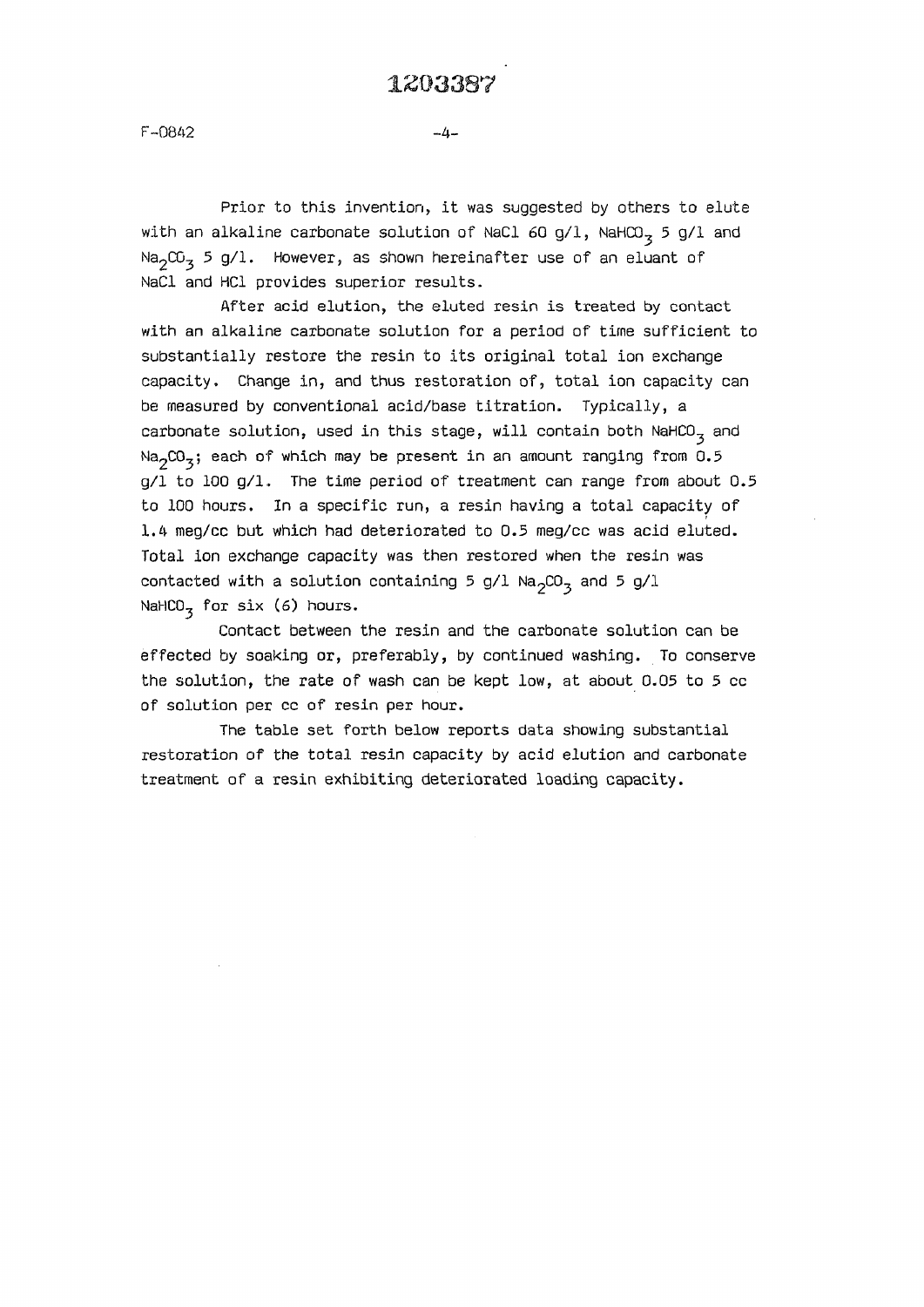#### **Treatment of Field Loaded Resins to Remove Poisons and Restore Exchange Capacity**

| Run No.                           | 802                                                                               | 804                                                                                     |
|-----------------------------------|-----------------------------------------------------------------------------------|-----------------------------------------------------------------------------------------|
| Resin Source*                     | IX-1, containing<br>$CaCO3$ , crushed                                             | Acid washed, field<br>loaded                                                            |
| History<br>Elution                | NaCl: 6 $g/L$<br>HC1: 1.0 N                                                       | NaCl: 60 g/l<br>NaHCO <sub>3</sub> : $5$ g/1<br>Na <sub>2</sub> CO <sub>3</sub> : 5 g/1 |
| Treatment                         | Na <sub>2</sub> CO <sub>3</sub> : 20 g/1<br>NaHCO <sub>3</sub> : 20 g/1<br>4 days | 5% NaOH<br>24 hours                                                                     |
| Exchange Capacity<br>$meq$ / $cc$ | 0.92                                                                              | 0.82                                                                                    |

**\* The resins used in Runs 802 and 804 were sold commercially under the trademark IRA 430 by Rohm and Haas Co.** 

**The acid eluted resin which has not been subjected to treatment with the carbonate solution, in accordance with the process of the invention appears to contain poisons which lower the total capacity of the resin greatly, sometimes by as much as two-thirds. Because of this great reduction in the total capacity of the resin, it is believed that such poisons are more than physically adsorbed by the resin. Rather, the poisons can be anionic species which are strongly exchanged on the resin. Moreover, it is believed that such poisonous**  anions are uranyl chloride anions,  $U0_2Cl_4^{-2}$ , which are known to poison the resins. Thus, one theory of explaining the efficiency of the invention in restoring the total ion exchange capacity to the resin is that such a uranyl chloride resin is decomposed by the use of the carbonate solution, according to equilibrium equations (1) and (2):

**carbonate solution, according to equilibrium equations (1) and (2):** 

$$
U0_2Cl_4
$$
  $-2$   $\longleftrightarrow$   $U0_2$   $^{++}$  + 4  $Cl^-$  (1)

$$
U0_2
$$
<sup>++</sup> + 3 CO<sub>3</sub><sup>=</sup>  $\longleftrightarrow U0_2 (CO_3)_3$ <sup>-4</sup> (2)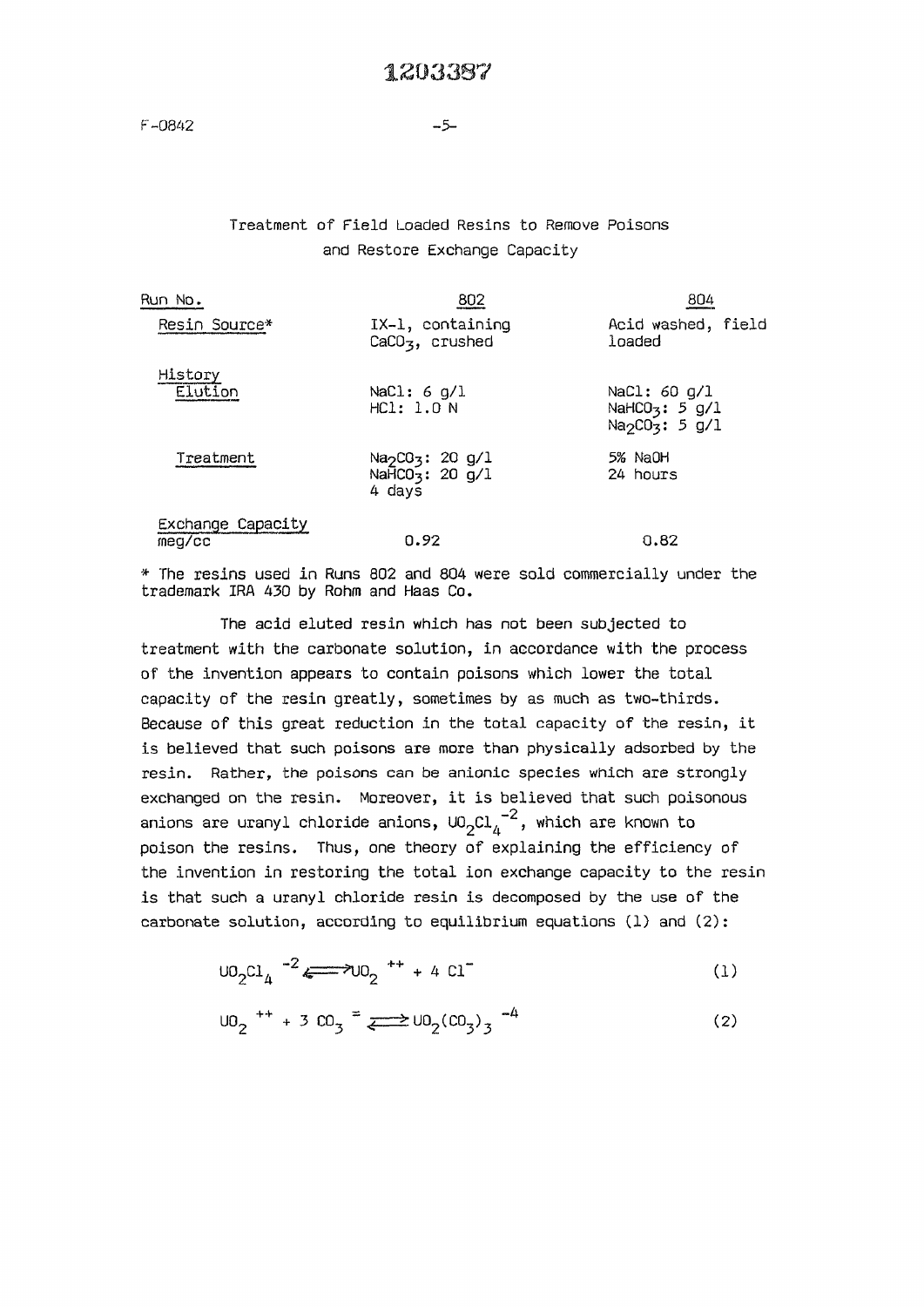#### **1\*503397**

**F-0842** 

**ïhat is, the possible explanation is that carbonate, in the carbonate solution, shifts both equilibriums, represented by equations (1) and**  (2), to the right with resulting decomposition of  $\text{UO}_{2}\text{Cl}_{4}^{-2}$ . **Applicants, however, do not wish to be bound by this theory, as it depends on characterization of the material which poisons the resin as**  necessarily being  $\cup_{2}Cl_{4}^{-2}$ . However, if this theory is correct, it is clear that the carbonate solution should be free of, or substantially free of, chloride ions.

**substantially free of, chloride ions.**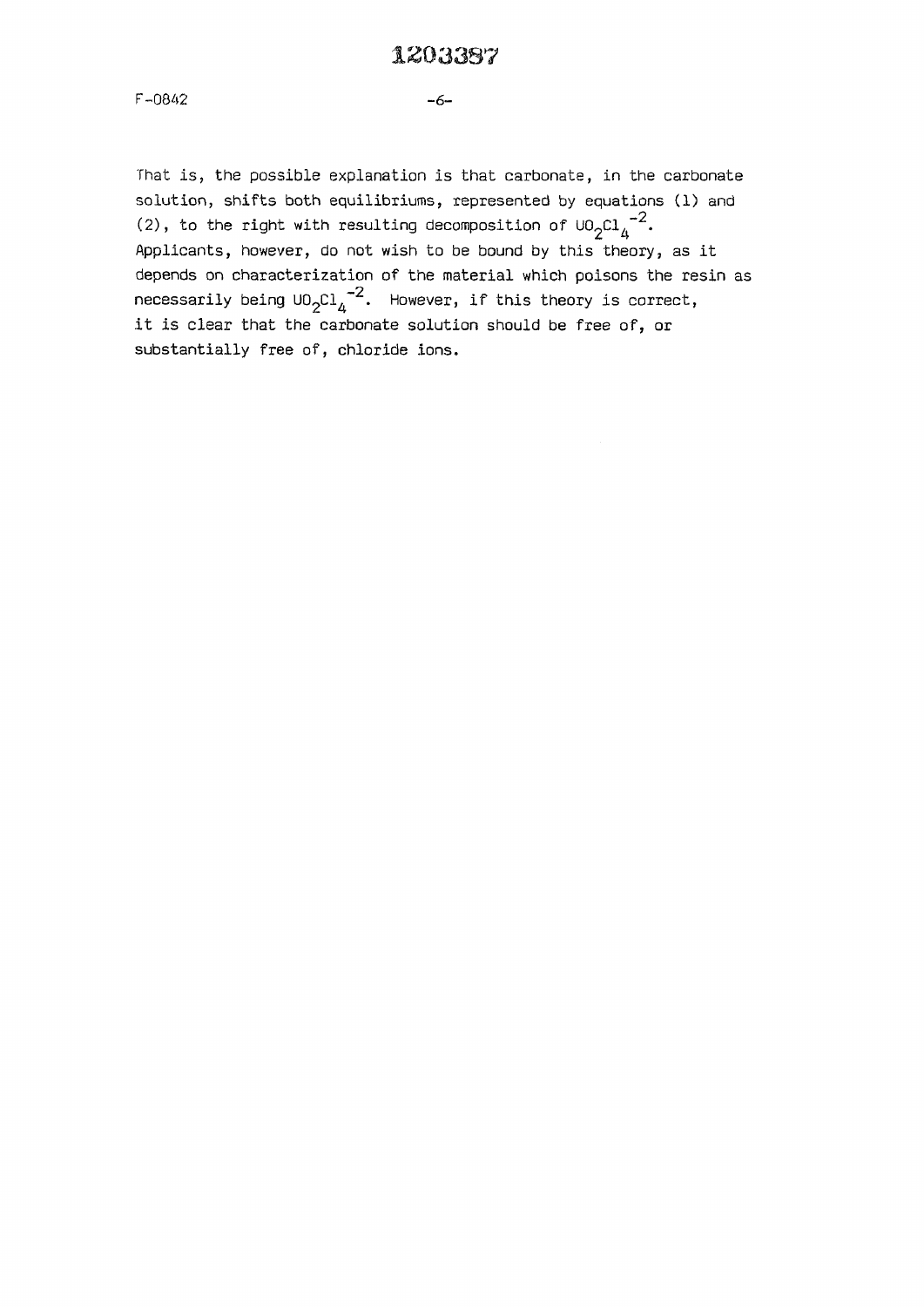#### **CLAIMS:**

 $\mathcal{P}^{(n)}$  . <br> <br> :

**1. A process for restoring the ion exchange capacity of a strong base anion exchange resin used for recovering uranium, in the form of uranyl carbonate anions, from solutions used to leach uranium from subterranean formations which comprises:** 

**washing the resin with a solution containing 0.5 to 100 grams/liter of sodium carbonate, sodium bicarbonate, or admixtures thereof, for a time sufficient to substantially free the resin of materials which are either soluble in the solution or react with the solution.** 

2. The process of Claim (l, wherein the resin has been used to **absorb the uranium prior to the step of washing.** 

**3. The process of Claim 1, wherein prior to the washing step the resin is treated with acid to elute the uranium.** 

**4. A process, for isolating uranium which has been leached from subterranean formations by a leach solution containing carbon dioxide and oxygen wherein the leach solution has been contacted with a strong base anion exchange resin so that uranium contained in the leach solution is exchanged on the resin and for substantially restoring to the resin its original total ion exchange capacity prior to being contacted with the leach solution which comprises:** 

**eluting the resin with hydrochloric acid to remove uranium in the form of uranyl carbonate anions, and** 

**contacting the resin with a solution of sodium carbonate, sodium bicarbonate, or admixtures thereof for a time sufficient to substantially restore the total ion exchange capacity.**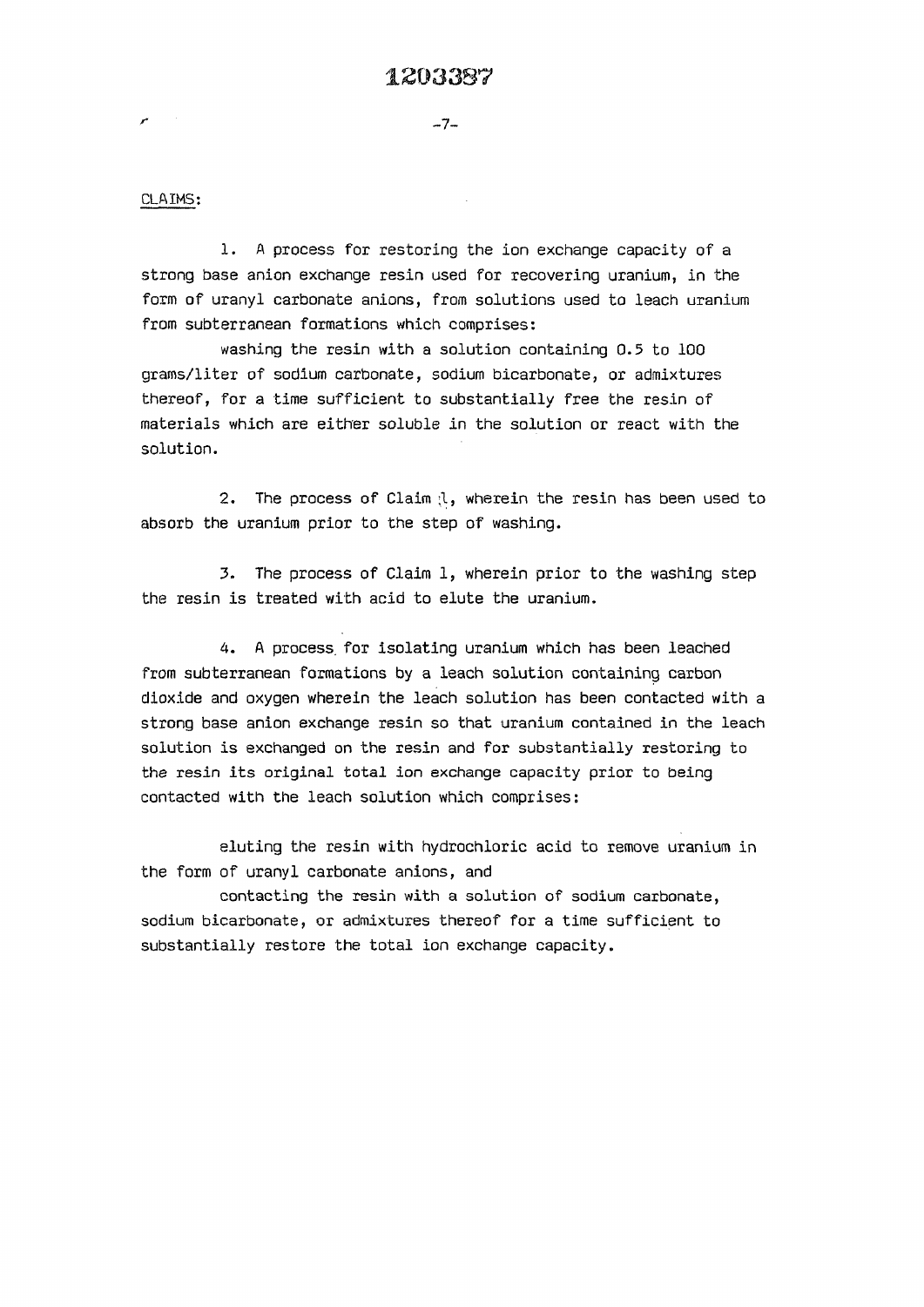$-8-$ 

 $\mathcal{F}_k$  and as

 $\mathcal{A}(\mathcal{A})$  and  $\mathcal{A}(\mathcal{A})$  and

 $\hat{\mathcal{A}}$ 

**5. The process of Claim 4, wherein the solution contains 0.5 to 100 grams of sodium carbonate, sodium bicarbonate, or admixtures thereof per liter of solution.** 

米

 $\sim 10$ 

 $\sim 10^{11}$  km  $^{-1}$ 

 $\sim 10^{-1}$